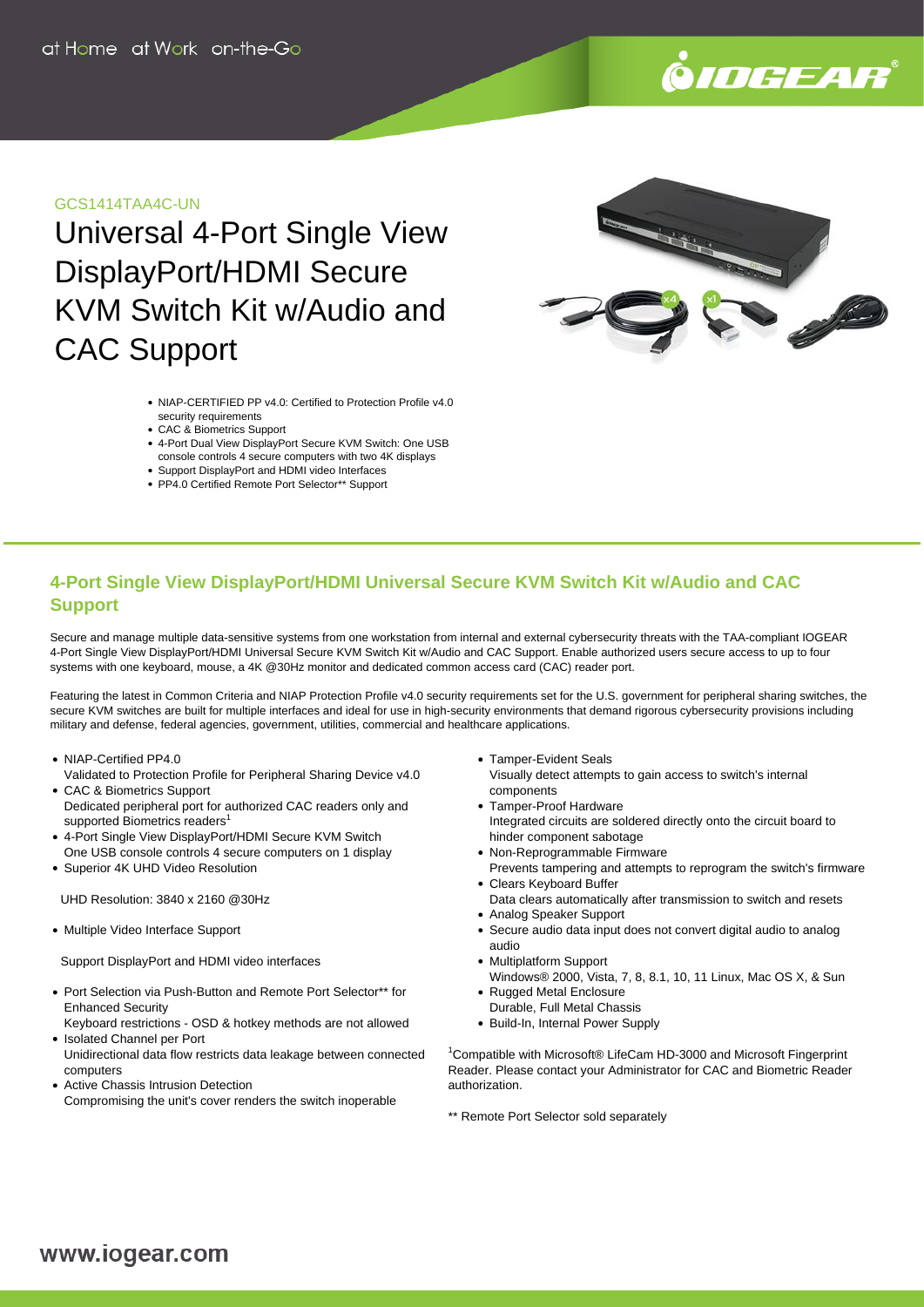







www.iogear.com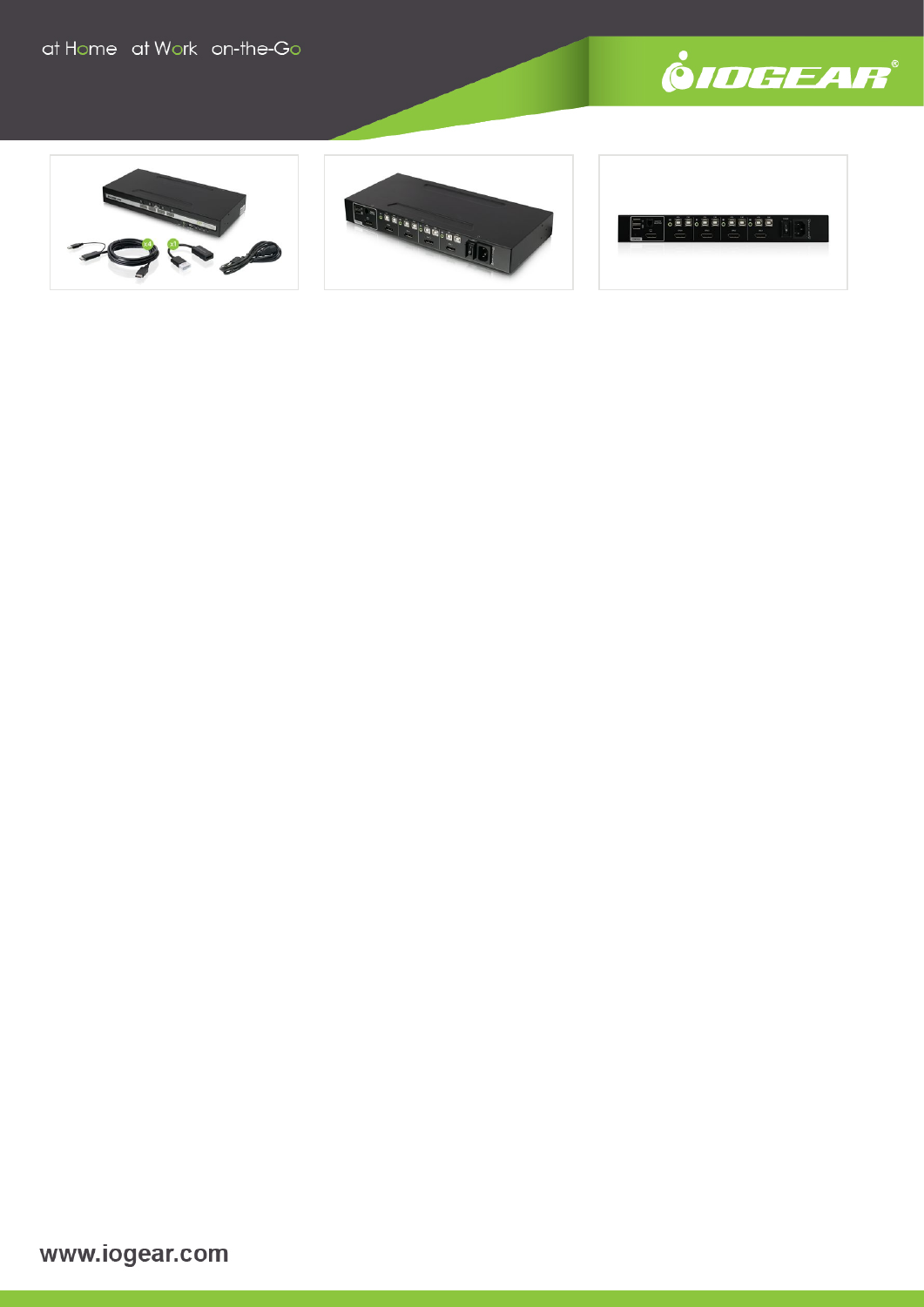

1x GCS1414TAA4C • 1x Power Cord • 1x DP to HDMI Adapter

4x 6ft. HDMI to DP



### **Requirements**

Console

## **Package Contents**

cable • 1x User Guide • 1x Warranty Card

- DisplayPort or HDMI monitor capable of the highest resolution that you will be using on any computer in the installation
- Standard 104-key wired USB keyboard
- Standard 2 or 3 button wired USB mouse
- Speaker (optional)
- USB Smart card or CAC (Common Access Card) reader (Optional)

### **Computers**

- 1 x DisplayPort or HDMI Video output connector
- A USB Type A port for keyboard and mouse
- A USB Type A port for Smart Card or CAC reader (Optional)
- A 3.5mm jack Audio port for speaker (Optional)

## Operting Systems

- Win 7, 8, 10, 11
- Linux: Kernel2.6+. RedHat v6.0+, SuSE v8.2+ Mandriva(Mandrake) v9.0+
- Unix: AIX v4.3. FreeBSD v3.51+, Sun Solaris v9.0+
- Novell Netware v5.0+Mac OS v9+
- $\cdot$  DOS v6.2+